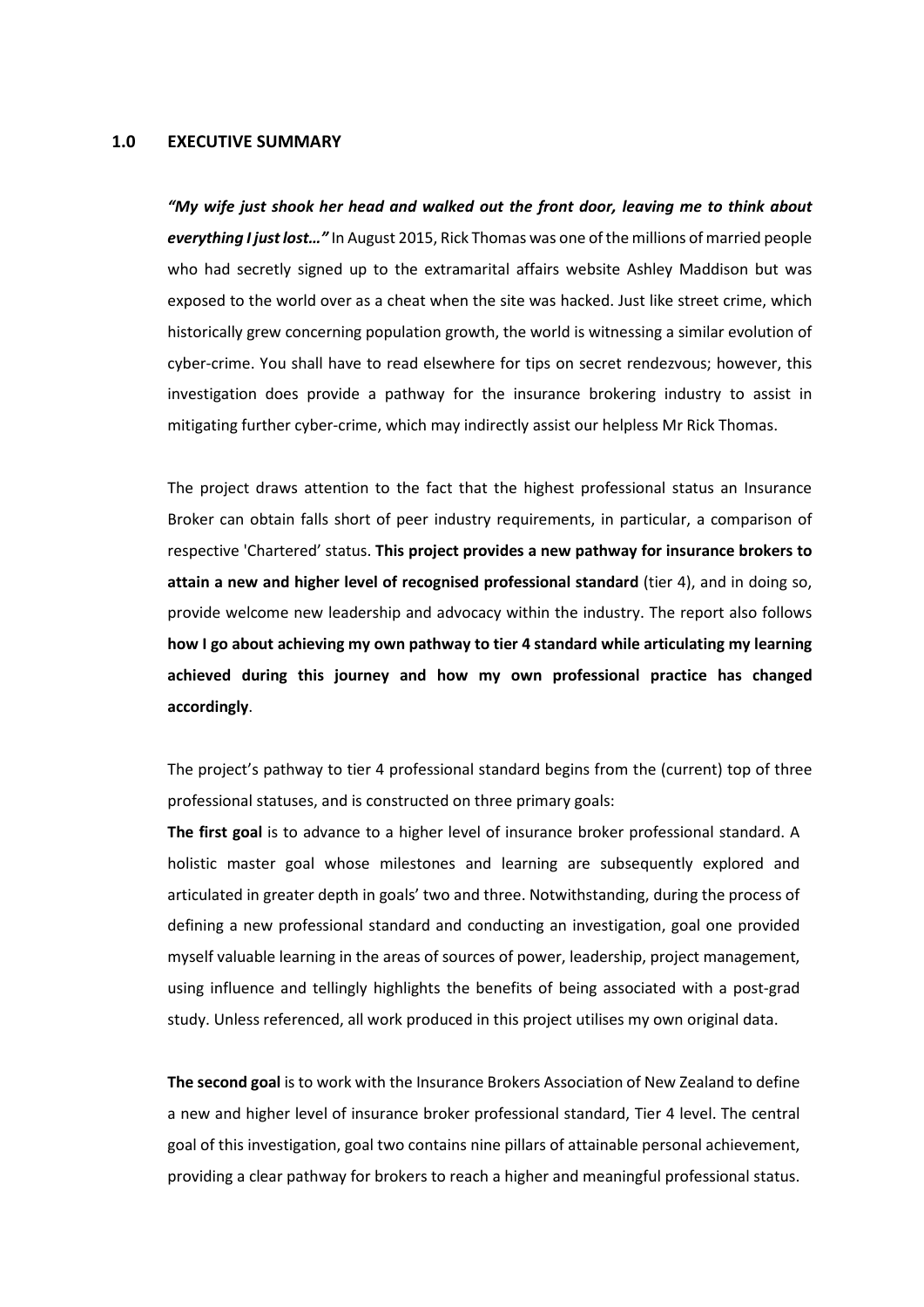The project's section additionally articulates my methodology and journey in reaching my own tier 4 status, including the learning achieved.

One of the nine pillars is a substantial work-based project investigation with results being of benefit to the broader industry, and this project is contained in this section. Cybercrime's financial disruption to the New Zealand economy is half a billion dollars, yet only 5% of New Zealand businesses have willingly protected their business with insurance. Why is this? This puzzle formed the nucleus for my goal two work-based project. The vehicle used in achieving this was **surveying New Zealand businesses, researching sales of cyber insurance and understanding buying behaviour**. The first time a survey has been performed on this subject, and the project articulates this process, including collaborating with an industry competitor to gain access to a broader survey sample and thus obtain more accurate results. The results of the survey reveal the buying habits and cyber-attack history of the New Zealand business landscape and further investigates these concerning business size, industry types, age of decision-makers and geographical locations.

The survey revealed 23 new and unique findings, including that very few brokers engage their clients on cyber insurance protection, with a quarter of respondents not aware that insurance was available! Tellingly, younger 'tech-savvy' business decision-makers are twice as likely to embrace cyber insurance protection. All business managers would be advised to resource staff training to combat the most likely cyber-attack threat of Phishing, as staff training would have little impact on defending a Ransomware attack. From a broker's perspective, the Manufacturing industry provides the most significant opportunity to up-sell cyber insurance as findings reveal this industry is most at risk for cyber-attacks, is woefully underinsured for cyber threats and most decision-makers within this industry would act on their broker's advice. Conversely, the I.T. industry presents the most challenging opportunity for a broker as this industry is the least likely to suffer a cyber-attack and half of the industry's decision-makers would never or seldom act on their broker's advice.

Goal 2 also includes a **comparison of the nine different insurance policies** available to New Zealand brokers. A universal coverage template was created, and each policy is critiqued against this, identifying how each policy responds to 53 different threats or situation. A matrix concludes the comparison and ranks each policy against the master template and,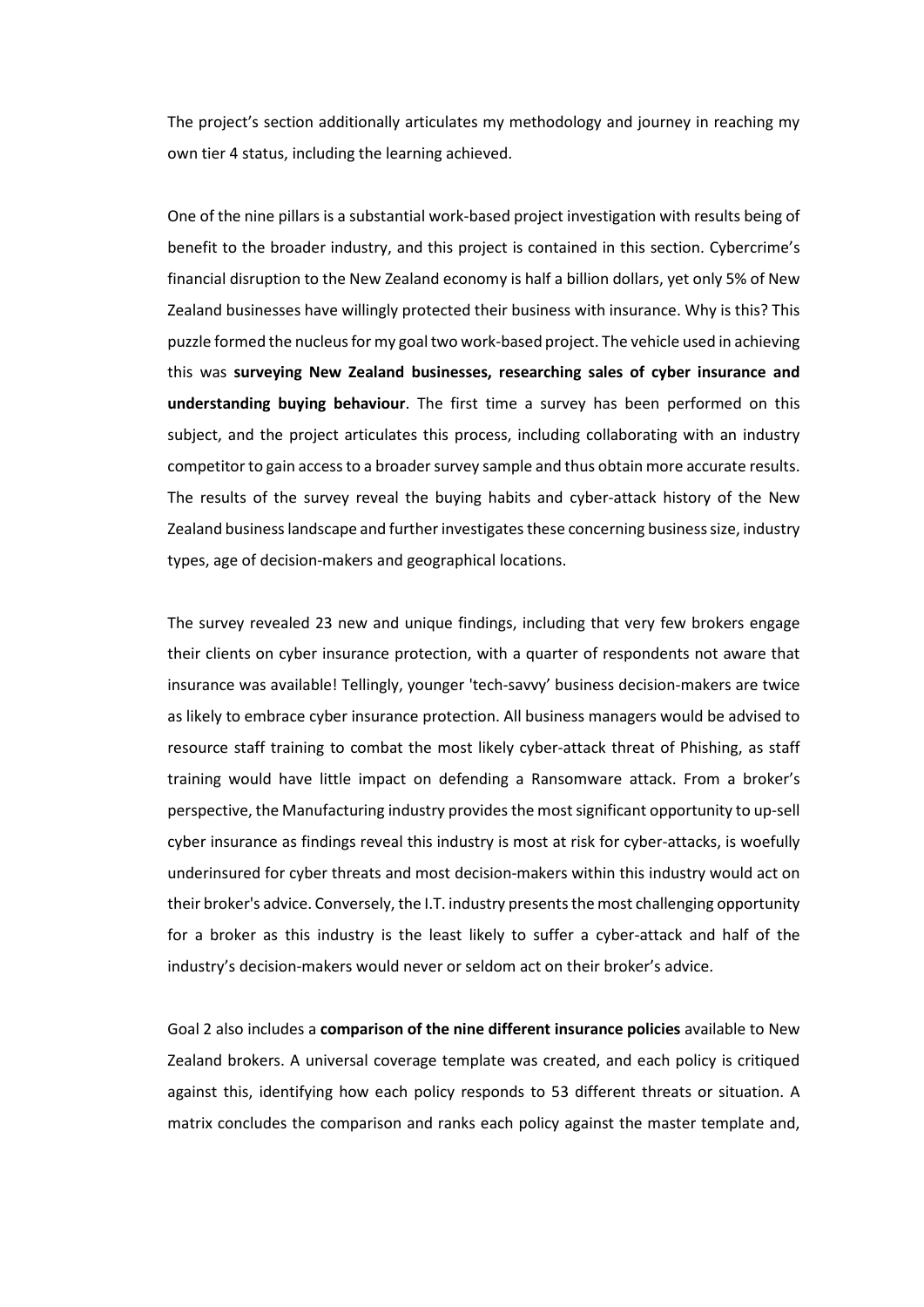fittingly, each other. This process was performed by meticulously researching all nine individual insurance policy wordings, current to November 2018*.* 

The combination of investigating the business cyber insurance landscape by survey and researching all available cyber insurance policy wordings, availed myself with an elevated cyber insurance knowledge (expert), fittingly another pillar in achieving tier 4 status.

**The third and final** goal is to explore the elements of Tier 4 through work practice in the development of an emerging market – cyber insurance. To achieve goal two's substantial project investigation, I first had to learn the process of conducting a survey. Goal 3 investigates and articulates the methodology and learning achieved of performing a survey from the start to completion. The process includes defining the research questions, specifying the population of interest, identify sample frames, choosing a data collection mode, designing and pre-test questionnaires, selecting a representative sample, recruit and measure the sample respondents, coding and edit the unadjusted data, conducting post hoc data adjustments, performing data analysis and interpreting results.

**The project investigation concludes with examples in which I critically self-reflect on significant real-life experiences,** which, after the reflective process, have led to a changed conceptual perspective. My final chapter, appropriately titled 'where to from here?' is a pseudo project conclusion that explores future pathways and options where I can best utilise my new learning.

I vividly recall not more than 30 months ago, enquiring of the questionable value that studying for a Master of Professional Practice qualification would provide myself. Mercifully, as I now reach the completion of this same qualification, all thoughts of irrelevancy have well and truly been expunged. It is fascinating to plot the breadth of personal transformation and how this learning has subsequently changed my professional practice. A summary of benefits achieved include, but are not limited to:

• When presented with a challenging situation or opportunity, new reflective qualities now result in me deeply thinking from different perspectives and plotting different outcomes. I am now less likely to jump to conclusions or make impulsive decisions, and with this comes a higher likelihood of achieving the preferable outcome.